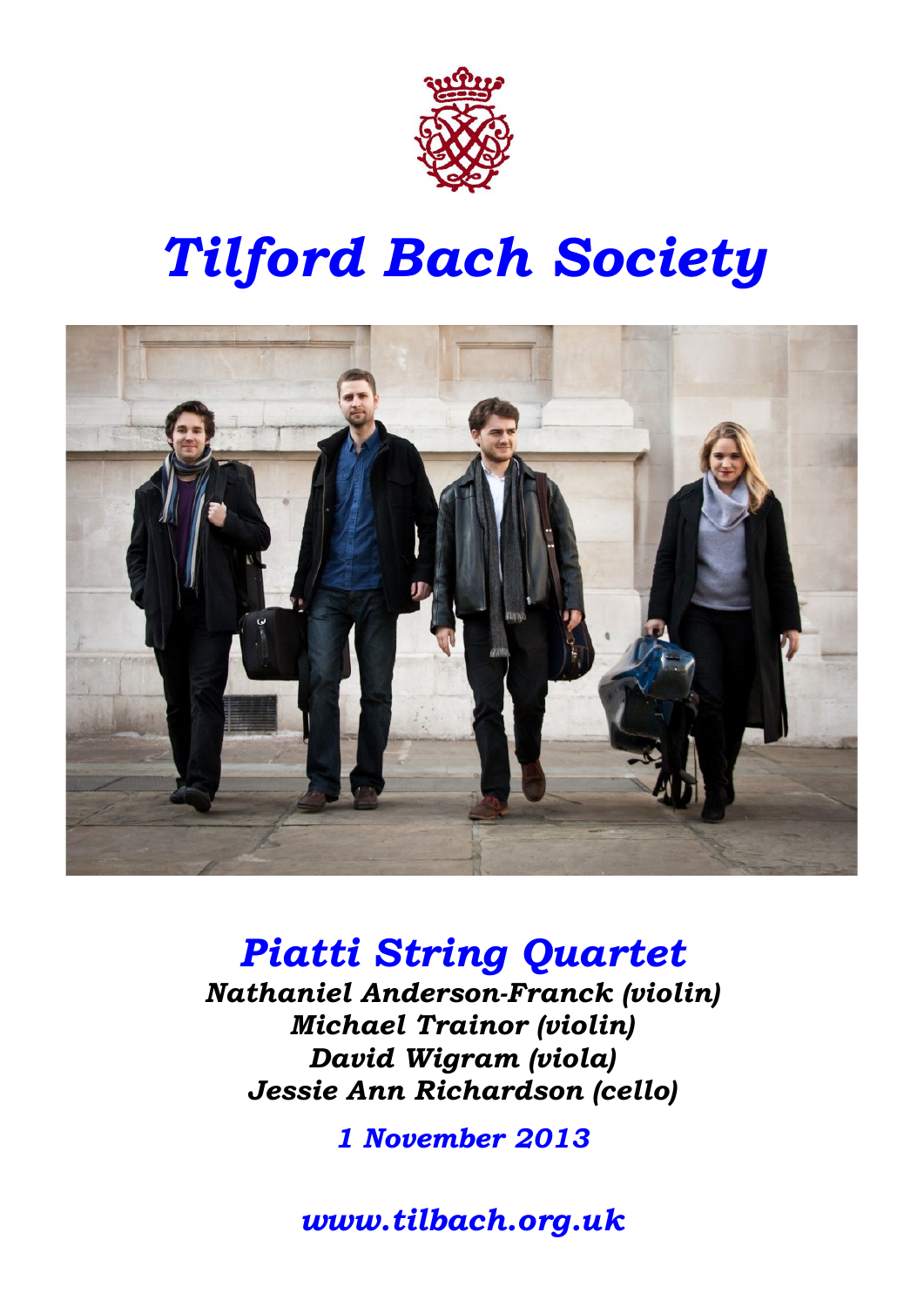### Programme

#### Franz Schubert (1797-1828)

#### String Quartet No 14 in D Minor (Death and the Maiden) D.810

Allegro, in D minor and common time Andante con moto, in G minor and divided common (2/2) time Scherzo: Allegro molto, in D minor and 3/4 time Presto, in D minor and 6/8 time

This quartet is one of the pillars of the chamber music repertoire. Composed in 1824, after the composer suffered through a serious illness and realized that he was dying, it is Schubert's testament to death. The quartet is named for the theme of the second movement, which Schubert took from a song he wrote in 1817 of the same title.

The quartet was first played in 1826 in a private home, and was not published until 1831, three years after Schubert's death. Yet, passed over in his lifetime, the quartet has become a staple of the quartet repertoire.

1823 and 1824 were hard years for Schubert. For much of 1823 he was sick, and in May had to be hospitalised. He was broke: he had entered into a disastrous deal with Diabelli to publish a batch of works, and received almost no payment; and his latest attempt at opera, Fierabras, was a flop. Yet, despite his bad health, poverty and depression, Schubert continued to turn out the tuneful, light and gemütlich music that made him the toast of Viennese society.

After 1820, Schubert returned to the string quartet form, which he had last visited as a teenager. Schubert wrote the D minor quartet in March 1824, within weeks of completing the A minor Rosamunde quartet. The quartet takes its name from the lied "Der Tod und das Mädchen" ("Death and the Maiden), a setting of a poem of the same name by Matthias Claudius. The theme of the song forms the basis of the second movement of the quartet. The theme is a death knell that accompanies the song about the terror and comfort of death.

| <b>The Maiden:</b>                    | Death:                                                                       |
|---------------------------------------|------------------------------------------------------------------------------|
| Oh! leave me! Prithee, leave me! thou | Give me thy hand, oh! maiden fair to                                         |
| grisly man of bone!                   | see,                                                                         |
| For life is sweet, is pleasant.       | For I'm a friend, hath ne'er distress'd                                      |
| Go! leave me now alone!               | thee.                                                                        |
| Go! leave me now alone!               | Take courage now, and very soon<br>Within mine arms shalt softly rest thee!" |

The quartet throughout is characterized by sudden dramatic shifts from fortissimo to pianissimo, from the lyrical to the compelling and dramatic. A driving undercurrent of triplets is a recurring motif in all four movements.

#### Interval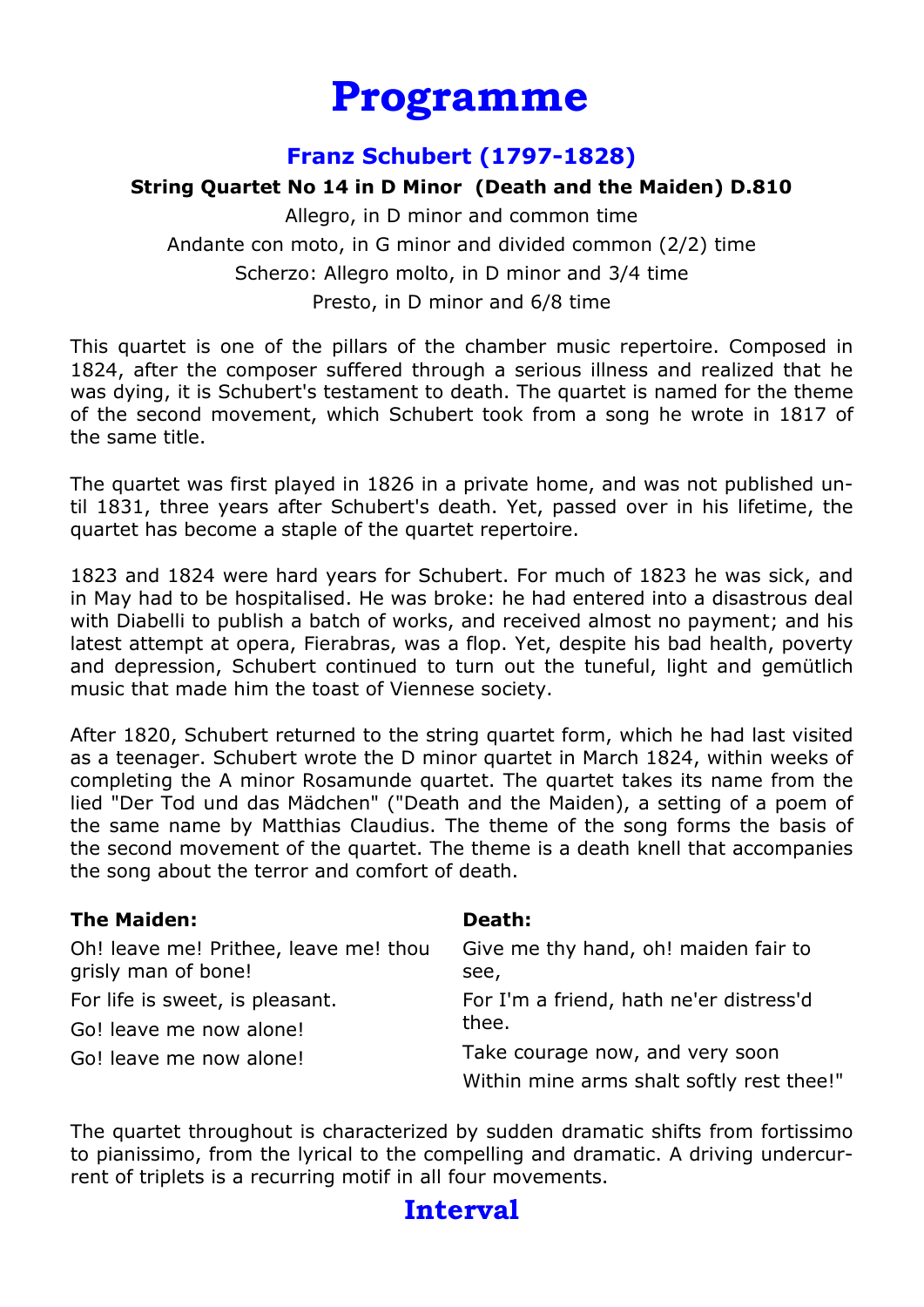#### Antonin Dvorak (1841-1904)

String Quartet op 106 in G Major Allegro moderato; Adagio ma non troppo; Molto vivace; Finale Andante sostenuto - Allegro con fuoco

Dvorák was in good spirits when he finally left the United States to return to Europe in the spring of 1895. When he eventually started to work again in November, that joy found expression in this String Quartet. The opening bars of the first movement are exceptionally happy; there is extraordinary life to the scherzo movement; and the slow movement is one of the glories of all Dvorák's compositions.

After the first movement's carefree opening he allows the viola and cello to ponder some sober thoughts in bare octaves. But the violins will have none of this, and reroute the music back into G major with some ecstatic flourishes, so infectious that the lower strings have no choice but to take them up as well. A second theme arrives in the unlikely key of B flat major; it, too, is unconcerned and unaffected.

The Adagio is as deep expression of contentment. The many shifts from E flat major to the parallel minor serve only to reinforce that sentiment by way of absence.

The scherzo is punctuated and vibrant. As often as not the instruments are waging war against one another, which makes the gentle trio section a real pleasure. The finale begins slowly but ends most exuberantly.

Based with thanks on text by Wikipedia and Blair Johnston on www.allmusic.com

—————————————————————————————————————-

#### Saturday 23 November 7-30pm St Thomas on the Bourne Reinhart Trio

**Brahms** Trio for clarinet, cello and piano Beethoven Sonata for cello and piano No 2 in G minor op. 5 Saint Saens Sonata for clarinet and piano Piazzolla Four Seasons arranged for clarinet, cello and piano

£18, (Members £15), Students £5 ——————————————————————————————————

> Saturday 7 December 3-00 and 6-30pm All Saints Church Tilford

Carol Concert

London Handel Singers Conducted by Adrian Butterfield

With children from local schools in the afternoon

Tickets £7, students £3 Collection for All Saints Tilford and Phyllis Tuckwell Hospice

Music at Lunchtime

Tuesday 5 November at 1-10 pm at URC Farnham Milena Simovic, violin and Chiho Tsunakawa, piano